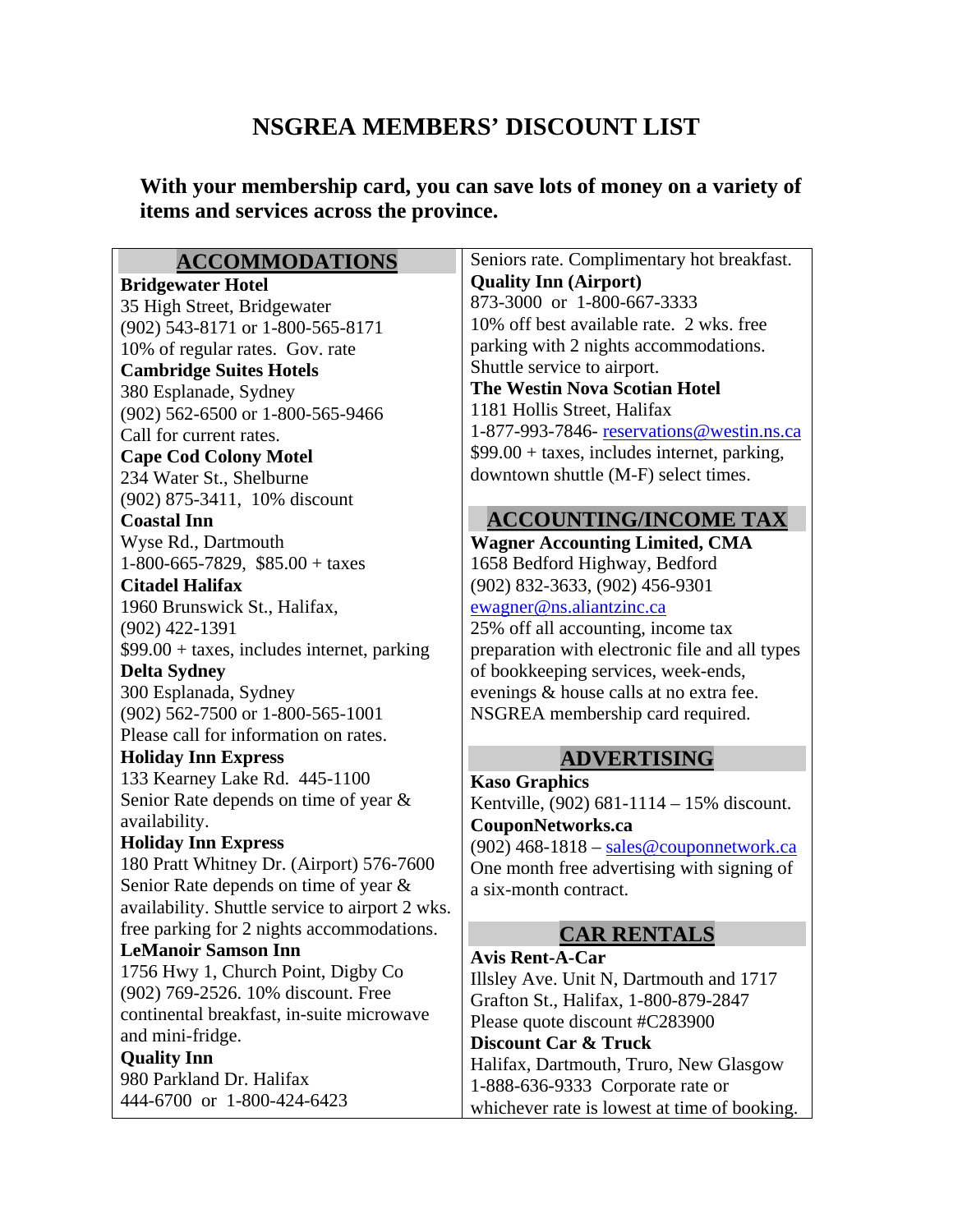### **CAR RENTALS cont'd**

#### **Enterprise Rent-A-Car**

Please visit our website or call for details. [www.enterprise.com](http://www.enterprise.com/) 1-800-736-8222 Please quote discount #T401246

#### **Hertz Canada Ltd.**

Dartmouth, Halifax, Bridgewater, Digby, Yarmouth & Truro. 1-800-263-0600 Gov't rates or whichever is lowest at time of booking. Refer to CDP #297165.

### **CAR SERVICE**

**M & B Transmission**  5560 Cunard St., Halifax (902) 453-4816 or 453-4817 10% discount on parts and labour.

#### **Midas Muffler Shop**

2662 Robie St., Halifax, 454-7496 10% off Midas in-stock parts (special order parts do not apply).

### **Mighty Muffler & Brakes**

6 locations in metro M-F 7:30 – 7:00 Sat. 8:00 – 3:00 Castrol Oil loyalty card  $-5<sup>th</sup>$  oil change free; 10% discount on regular priced parts. **Scotia Tire Service Limited** 

4 locations in Metro – 2803 Robie St; 267 Bedford Hwy; 217 Wyse Rd; 975 Cole Harbour Rd. 5% off regular tire prices, \$2. off per tire on balancing. \$10. off wheel alignments.

#### **Target Detailing Systems**

Cork Street, Halifax

(902) 450-1100 – 15% off all regular-priced services upon inspection, heavily soiled vehicles would not apply. NSGREA membership card required.

#### **Wood Motors Limited**

3773 Windsor St., Halifax, (902) 453-1130. 15% discount on "Do it yourself" retail priced parts, excluding oil & antifreeze picked up at the dealership.

### **CLOTHING**

**Boutilier's Costume Rentals**  211 Windmill Rd. Dartmouth, NS (902)464-3636 [www.costumesrus.net](http://www.costumesrus.net/) 10% discount on all costume rentals.

### **Tandy Leather Factory**  75 Akerley Blvd. Datmouth,

(902) 468-3071 [www.tandyleather.com](http://www.tandyleather.com/)

10% discount on regular retail prices. Does not include clearance items, leather or items in the monthly flyer.

### **DECORATING**

**Acadia Painting & Decorating**  6243 Quinpool Rd, Halifax (902) 423-4915 10% discount on paints & accessories.

#### **Jennifer Allan Interiors**

121 Illsley Ave., Dartmouth. 902-832-2572 10% on all product lines by Jennifer Allan & Acme Exclusive (except wall coverings).

### **FINANCIAL SERVICES**

**Province House Credit Union**  1724 Granville St., Halifax (902) 424-5712 Preferred rates on Mortgages, loans, & RRSPs.

### **FLORISTS**

**Gerry's Nursery** Centreville, Kings Co., NS (902) 678-1255 - 10% discount **Pretty Posies**  8877 Commercial St., New Minas (902) 681-1166 - 10% discount

### **FRAMING/PRINTING**

# **Atlantic Photo Supply**

5505 Spring Garden Rd., Halifax 902-423-6724 [www.atlanticpotosupply.com](http://www.atlanticpotosupply.com/) 10% discount on photo supplies (not including cameras or other equipment). 25 free 4x6 photos when you sign up for our online print service.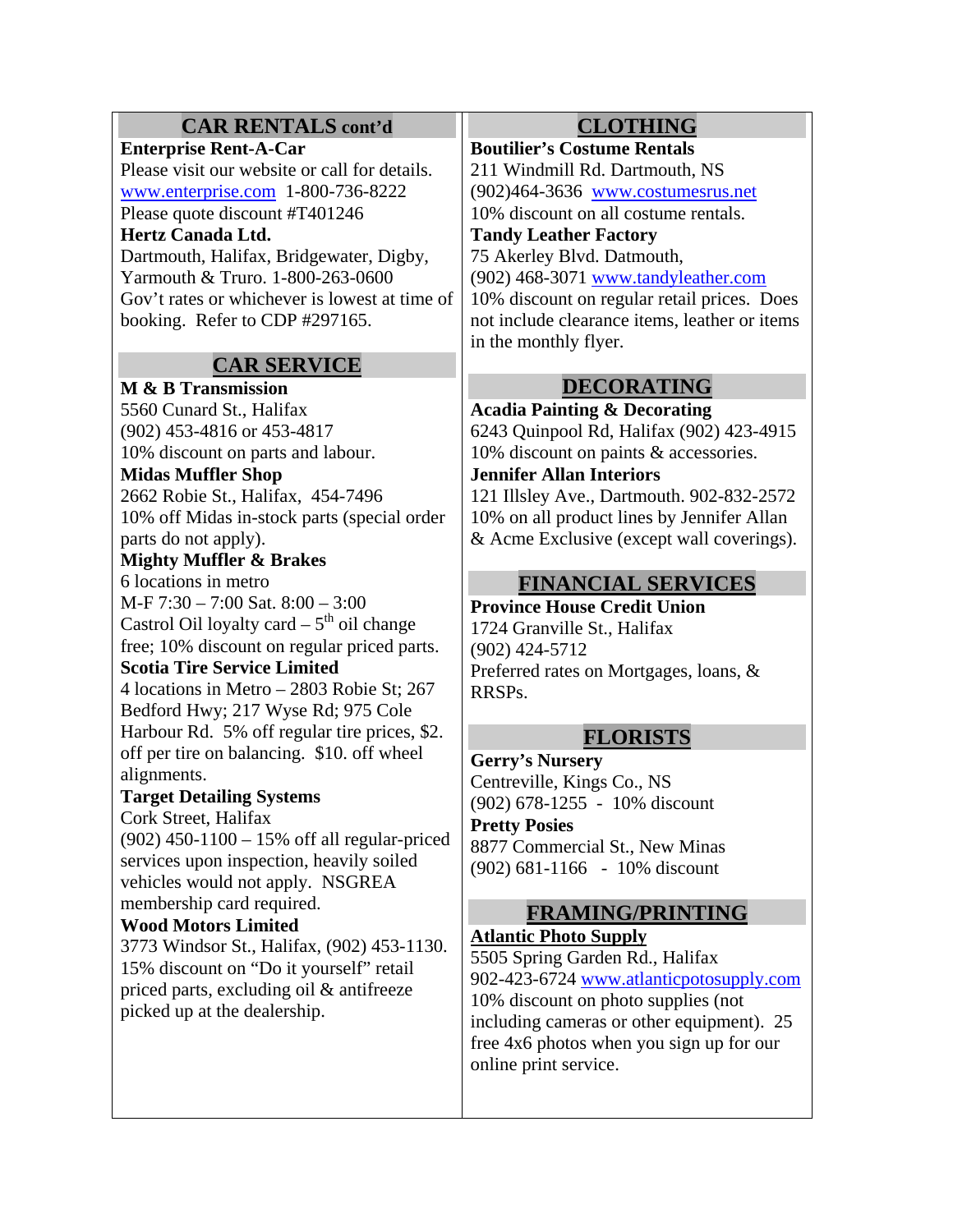### **FRAMING/PRINTING cont'd**

#### **Ivan Fraser Studio Custom Framing**

Tantallon, (902)823-2083 40% off custom framing. Pickup and delivery in Metro.

### **Frame Plus Art**

2705 Agricola St., Halifax 455-9762 – [www.frameplusart.ca](http://www.frameplusart.ca/) 20% off framing and plaque mounting.

# **FURNITURE & APPLICANCES**

### **A.M. Jazey's Furniture & Appliances**

267 Granville St., Bridgetown (902) 665-4326 20% on all furniture (discounts do not apply to sale items or appliances).

### **HEALTH & WELLBEING**

#### **Aromatherapy**

Roberta Austen, Cert. Aroma therapist The Advanced Wellness Centre, 7-1480 Carlton St., Halifax (902) 423-5922 15% discount

### **MacDonnell Pharmacy Ltd.**

10024 Grenville St., St. Peters, NS B0E 3B0 (902) 535-3196

Additional supplementary coverage of up to \$4. per prescription. You must present your NSGREA card and if applicable your employer drug card(s). In addition, a 10% on certain non-sale items will be offered on front-store purchases.

#### **Hair Artistic & Laser Clinic**

112-287 Lacewood Drive, Halifax (902) 457-2266 [www.haalc.ca](http://www.haalc.ca/)

15% off the price of our Microdermabrasion, laser hair removal, laser vein treatment, laser facial and pigmented lesions services. This discount cannot be combined with any other promotions.

#### **Managed Health Care Services Inc.**

Free Lawton's card - up to 30% discount on purchases at Lawton's Stores and discount up to \$4.50 per prescription. Contact NSGREA office for application. 902-865-5050 or 1-800-677-8666.

#### **Natural Path Wellness Ltd.**

75 Alderney Drive, Dartmouth (902) 463-9351 [www.mynatualpath.ca](http://www.mynatualpath.ca/) \$20. off  $1<sup>st</sup>$  massage and a free infrared sauna treatment. Please identify yourself as an NSGREA member at time of booking.

### **HOMEHEATING**

### **Blue Wave Energy**

468-2244 [www.bluewaveenergy.ca](http://www.bluewaveenergy.ca/) 2c discount for seniors in HRM.

#### **Irving Customers**

Contact Irving directly – maybe eligible for 2c liter discount.

#### **Superline Fuels**

Halifax, Truro, Pictou Co., North Shore, Amherst, Springhill, Parrsboro, 3479 Barrington St., Halifax (902) 429-0740 \$0.04 per litre off posted price in effect at the time and place of delivery. Members must contact Superline in order to have the discount applied to their account.

### **HOME IMPROVEMENT**

#### **Glidden Paints/Colour Your World**  75 Akerley Blvd., Burnside, 468-3965 177 Wyse Rd., Dartmouth, 463-5222

5651 Kaye St., Halifax, 453-2560 Tacoma Dr., Dartmouth 434-8292 Bayers Lake, Halifax 445-5267 Bedford Hwy. Bedford, 835-1300 Sydney, 562-1170

#### **[www.epaintstore.com](http://www.epaintstore.com/)**

NSGREA Id at time of purchase, up to a 40% discount on all ICI Glidden manufactured paint. 20% on all other instore accessories.

#### **LumberMart**

751 Herring Cove Rd., Halifax 15 Wright Ave., Burnside (902)477-6500 Guaranteed lowest price in metro on same/ similar product. NSGREA card required. **Roofmasters** 

27 Stratford Dr., Cole Harbour (902) 462-0696 New roofs, renovations, repairs, cedar shingles. 10% discount.